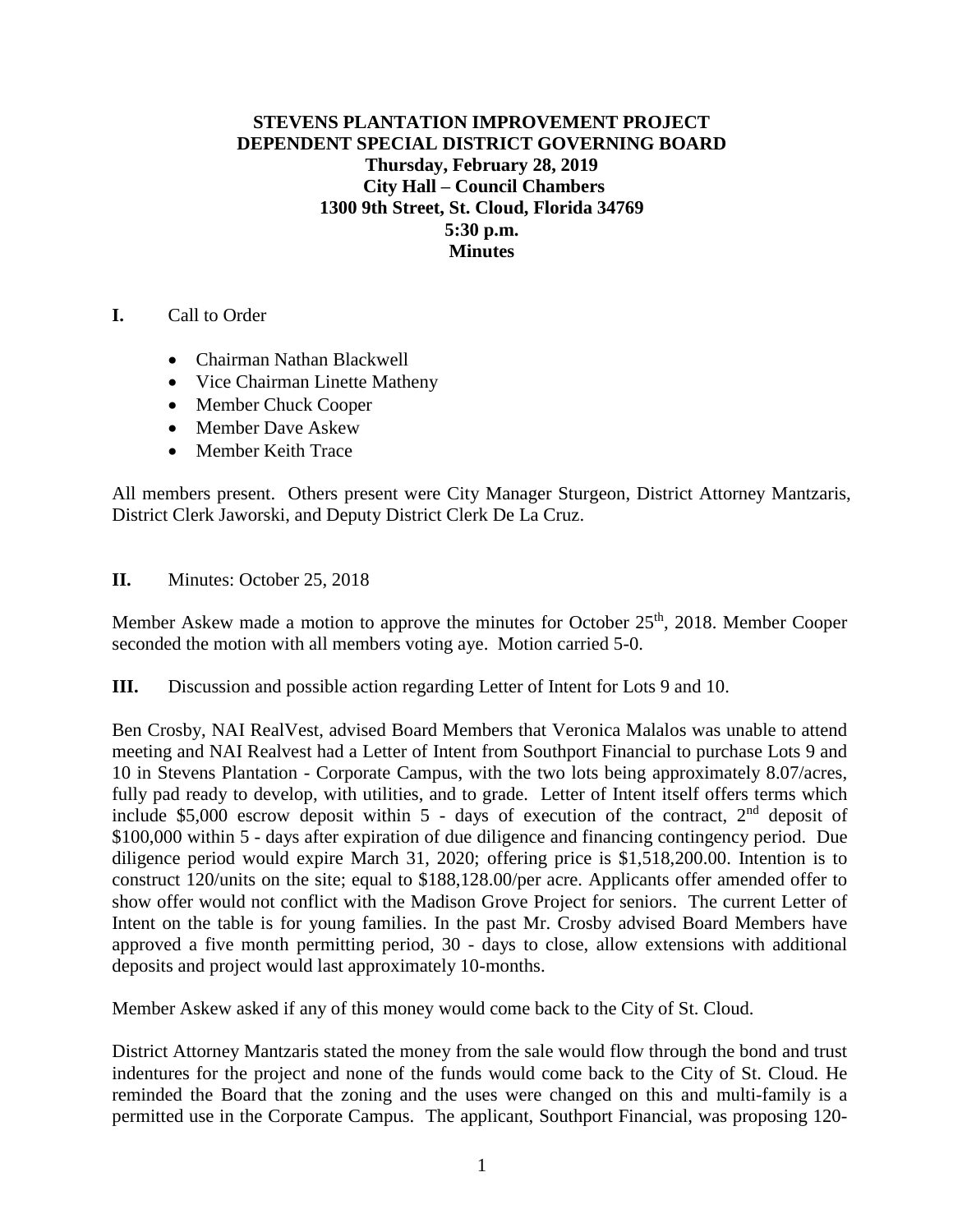unit multi-family development consisting of roughly five buildings, with 24-units in each, mix of two and three bedroom units, with the possibility of one bedroom units.

Chairman Blackwell called for public comment.

David Meisner, 3410 Pawley's Loop North, Stevens Plantation, opposed the sale.

Member Cooper made a motion to deny sale of lots 9 and 10 to Southport Financial. Vice Chairman Matheny seconded the motion with all members voting aye. Motion carried 5-0.

**IV.** Discussion and possible action regarding Stevens North.

Veronica Miller, Deputy City Manager, advised we were no longer under contract for the Stevens North property. We received approval of the conceptual master plan for the Galleria; the property does currently have vested rights and requested direction from Council on how they would like staff to begin moving forward. As an option, we could proceed with, is to create a request for proposals that would seek creative development proposals to design and develop a mixed use project which has been the intention for the Stevens North property. It would incorporate the elements in guiding principles of the Galleria mixed use conceptual master plan, and include language in the RFP that the Galleria plan should not limit a proposer's creativity and professional judgment in preparing a proposal. This way everyone understands we are looking for a mixed use project and not a residential project. Staff would recommend we hire a graphic artist to produce marketing material for the site which would also include marketing material for the City of St. Cloud to utilize.

Ms. Miller reminded everyone the Galleria conceptual master plan was a mix of commercial, residential, office use, a dense urban type development, 16 acres for a Public Safety Complex, 75 acres of conservation area, 5 miles of hiking and biking trails, 800 dwelling units for multifamily/townhomes, and a hotel with the possibility of 300/rooms was planned, 225,000 sq ft. /mixed use retail, and 28,000 sq ft. of office space.

Deputy City Manager noted the following three options:

- Hire a graphic designer to create request for proposals and a marketing document to advertise nationwide. Per District Attorney Mantzaris, the premise is to put the approved entitlement out on the street to see if there's a potential buyer out there.
- Request for qualifications and select a listing agent for the site. Pay a 6% commission as part of the closing (listing agent would be responsible for graphic artist and putting together marketing materials).
- City staff to advertise property through normal economic development channels and we would protect the 3% commission to any realtor who would bring us a closing deal.

Chairman Blackwell said with the expansion needs of the Police and Fire Departments we cannot lose sight that the city property is earmarked for this expansion.